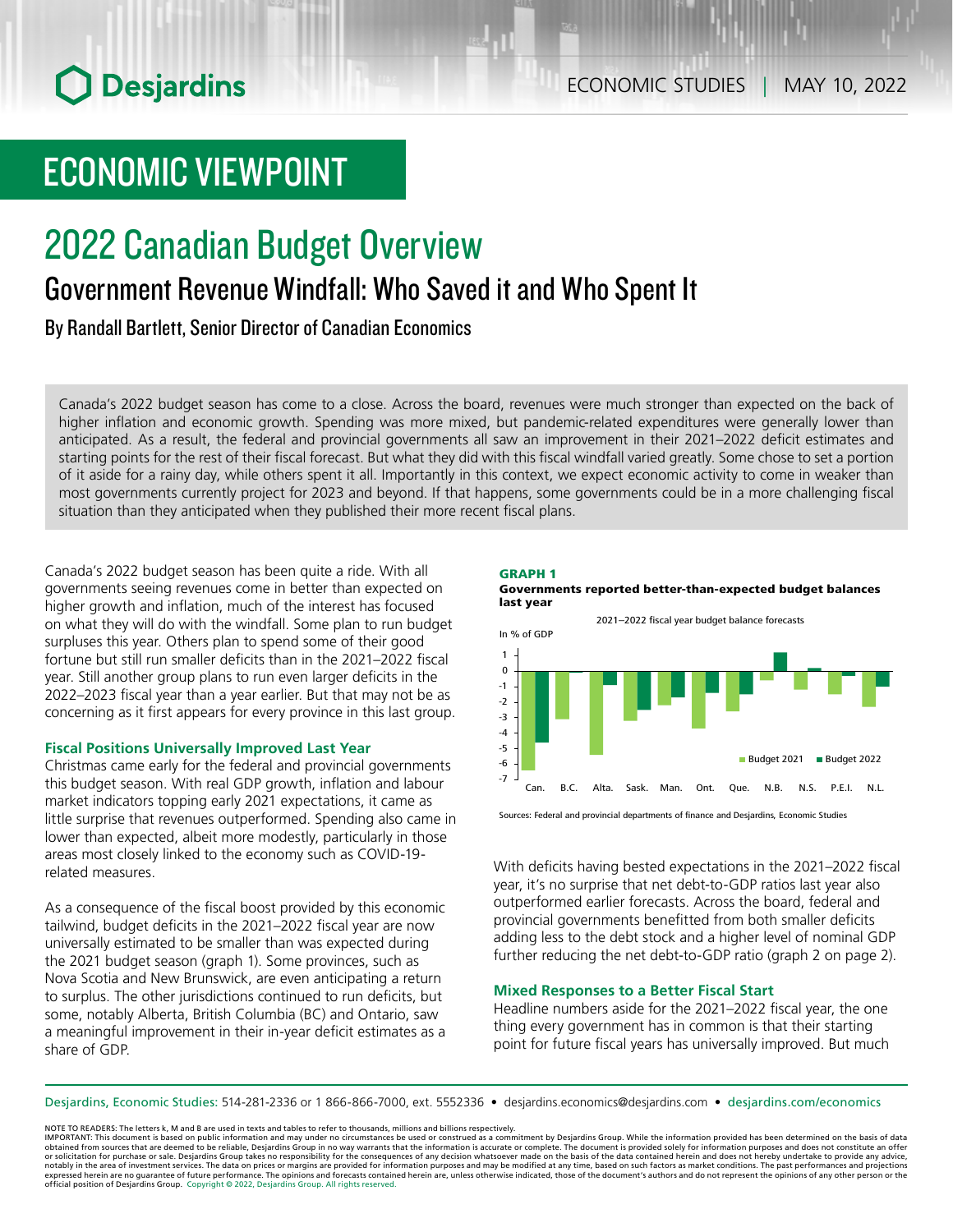# **Desjardins**

#### GRAPH 2





Sources: Federal and provincial departments of finance and Desjardins, Economic Studies

like individuals who win the lottery, some provinces squirreled away the windfall while others spent it and then some.

More specifically, there are three distinct groups of fiscal performers in Canada from a budget balance perspective. The first is the federal government, which, as the sovereign issuer, is a group unto itself. And to the surprise of many, including us, the Government of Canada exercised some fiscal discipline in Budget 2022. It spent some of the revenue windfall from higher real GDP growth and inflation but used the rest to reduce the deficit (graph 3). The second group of fiscal performers, consisting of Saskatchewan, Manitoba, Alberta, Quebec, and Newfoundland and Labrador, also saved some of their deficit windfalls for a rainy day. The third group includes Ontario, BC, Nova Scotia, and Prince Edward Island (PEI). In contrast to the other two groups, they plan to run larger deficits in the 2022–2023 fiscal year than they did the year before despite the better-than-expected starting point for their fiscal outlook.

#### GRAPH 3





Sources: Federal and provincial departments of finance and Desjardins, Economic Studies

Not surprisingly, the federal government and most of the provincial governments planning to run smaller deficits in the 2022–2023 fiscal year are also expected to see their net debt-to-GDP ratios decline (graph 4). Newfoundland and Labrador is the notable exception. Its net debt-to-GDP ratio is expected to rise in the 2022–2023 fiscal year despite an anticipated reduction in the budget deficit. (More on that later.) In contrast, those provinces that plan to run larger deficits this year than in the 2021–2022 fiscal year are also expected to post higher net debt-to-GDP ratios.

#### GRAPH 4

The outlook for net debt is generally in line with deficit forecasts



Sources: Federal and provincial departments of finance and Desjardins, Economic Studies

### **Keeping Up with Other Debt Issuers**

Rising net debt-to-GDP ratios are an important consideration in any fiscal analysis because they're key to determining the longterm sustainability of public finances. But there's more to it than that.

Relevant comparators matter. In the context of total public debt outstanding, Canada has the lowest net debt-to-GDP ratio in the G7. And while higher than prior to the pandemic, Canada's total government debt position continues to compare very well to other major advanced economies (graph 5). This was reinforced





Sources: IMF and Desjardins, Economic Studies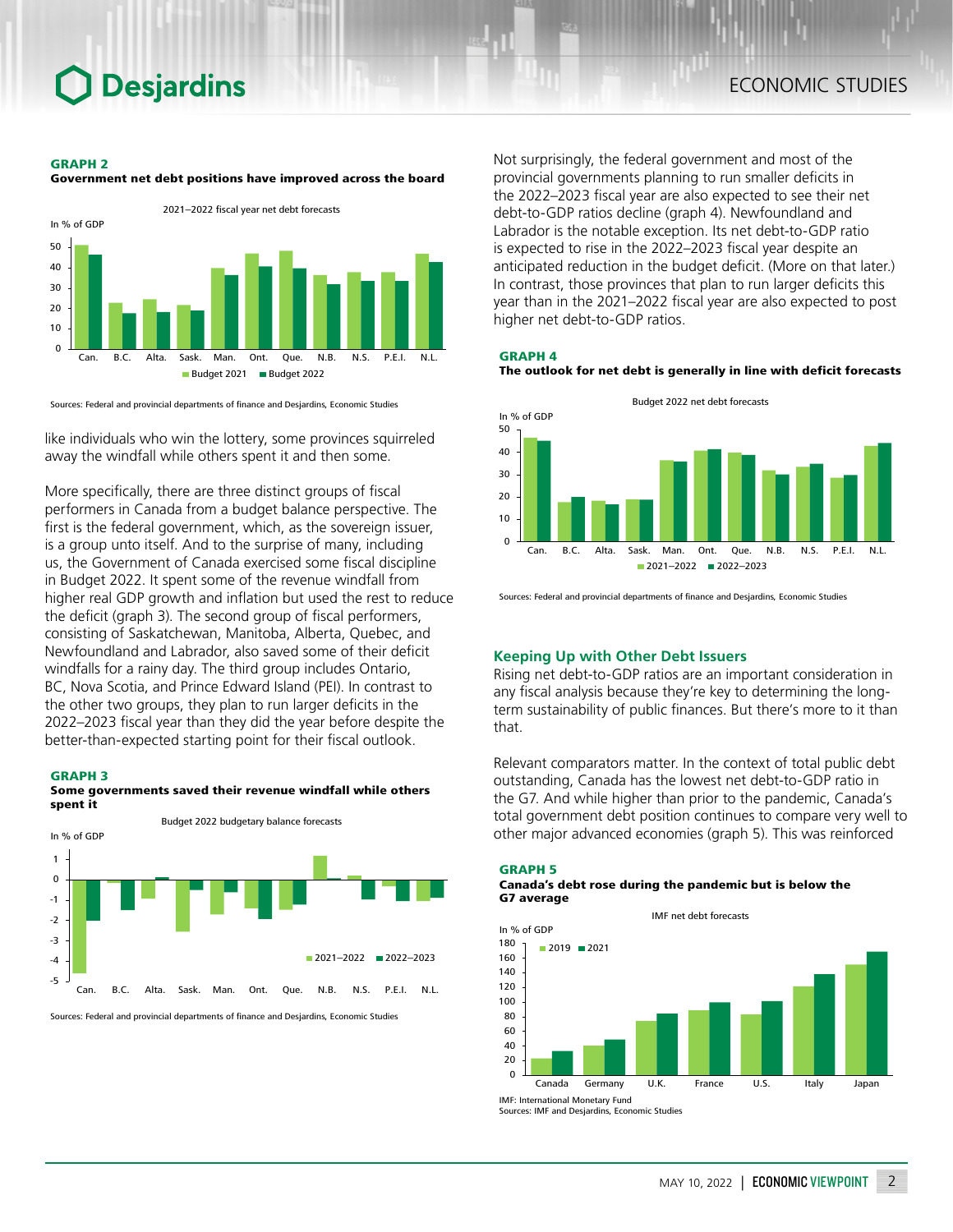### **Desjardins**

when Standard & Poor's re-affirmed the Government of Canada's AAA credit rating with a stable outlook at the end of April 2022.

At the provincial level, other provinces are the relevant comparators. And the provinces can be divided into at least three groups by net debt-to GDP. First, BC, Alberta and Saskatchewan all have much lower net debt-to-GDP ratios than the other Canadian provinces, and by a wide margin. So, while BC's net debt-to-GDP ratio is set to rise, it's starting from a low level and will remain below that of other provinces for the foreseeable future. Second are the Maritime Provinces, which exclude Newfoundland and Labrador. Their net debt-to-GDP ratios are higher than the first group's, but still below the group with the highest ratios. That higher net debt-to-GDP group includes Ontario, Quebec, Manitoba, and Newfoundland and Labrador.

These differences in provincial net debt-to-GDP ratios help explain both provincial yield spreads and provincial-Canada yield spreads. And since the 2022 budget season has come to a close, there has been notable movement in relative yields across provinces. Ontario and Quebec are classic comparators, as they're the two largest provinces and subnational debt issuers in Canada. In terms of net debt-to-GDP, Quebec has dramatically closed the gap with Ontario over the past decade and is expected to have a better net debt-to-GDP ratio over the coming five fiscal years (graph 6). And Quebec has been rewarded for this fiscal discipline by paying a lower interest rate on government debt than Ontario has (graph 7). Indeed, the borrowing costs of all provinces can be evaluated through the lens of relative fiscal discipline (as measured by net debt-to-GDP) and economic size (as a proxy for potential revenue base).

### GRAPH 6





Sources: Finance Canada, Quebec Ministry of Finance, Ontario Ministry of Finance and Desjardins, Economic Studies

### GRAPH 7

Rates are lower for provinces that are larger and/or have less debt



Sources: Bloomberg and Desjardins, Economic Studies

### **Not All Borrowing Is Created Equal**

Most provinces break out their total funding requirement into at least three primary underlying drivers: borrowing to fund the budget or operating balance (revenues less program expenses and debt services charges), borrowing for net capital investment (capital expenses less amortization of capital assets), and debt maturities and redemptions. Borrowing for capital investment is generally considered "good" debt, particularly if it's invested in productivity-enhancing infrastructure that supports higher longterm economic growth. In contrast, borrowing to fund operating deficits is generally considered "bad" debt, as program spending and borrowing costs are best funded with revenues in normal times. Otherwise, the burden of paying for today's deficits risks falling on future taxpayers. There is also debt, which is used to fund operating deficits that are well outside of what is warranted by the state of the economy (and, therefore, structural in nature) or used to fund capital investments that are of questionable economic or social value.

Net capital investment, risk provisions and savings make up a substantial share of some provinces' planned borrowing requirements for the 2022–2023 fiscal year (graph 8). Most



Sources: Federal and provincial departments of finance and Desjardins, Economic Studies